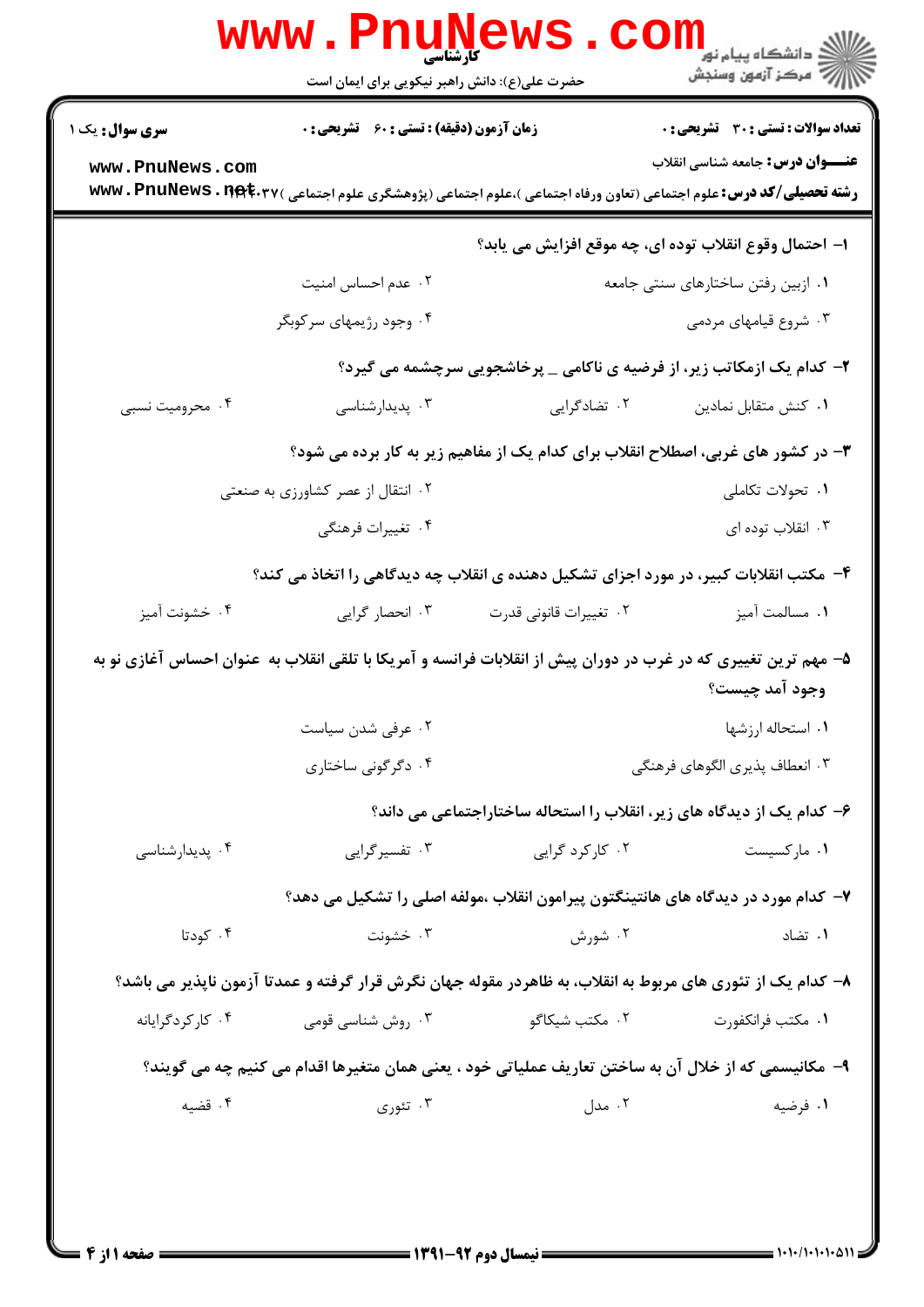|                                           | www . Phi<br>کار شناس <i>ی</i><br>حضرت علی(ع): دانش راهبر نیکویی برای ایمان است                    |                | رد دانشڪاه پيام نور ■<br>ار⊂ مرکز آزمون وسنجش                                               |  |
|-------------------------------------------|----------------------------------------------------------------------------------------------------|----------------|---------------------------------------------------------------------------------------------|--|
| <b>سری سوال : ۱ یک</b><br>www.PnuNews.com | <b>زمان آزمون (دقیقه) : تستی : 60 ٪ تشریحی : 0</b>                                                 |                | <b>تعداد سوالات : تستی : 30 - تشریحی : 0</b><br><b>عنـــوان درس:</b> جامعه شناسی انقلاب     |  |
|                                           |                                                                                                    |                | <b>۱۰</b> - به عقیده نیگل، برای برقراری رابطه علی بین دو شیء یا دو رویداد چه شرطی لازم است؟ |  |
|                                           | ۰۲ دگرگونی نهادی                                                                                   |                | ٠١ تغييرناپذيري                                                                             |  |
|                                           | ۰۴ حذف نهادهای سیاسی قدیم                                                                          |                | ۰۳ تغییر ساختاری                                                                            |  |
|                                           |                                                                                                    |                | 1۱- یک مدل کارساز و پیش بینی کننده باید دارای چه خاصیتی باشد؟                               |  |
| ۰۴ قابل مشاهده                            | ۰۳ غنای ترکیبی                                                                                     | ۰۲ آزمون پذیری | ٠١. تطبيق پذيري                                                                             |  |
|                                           | ۱۲– کدام یک از اندیشمندان زیر برای نخستین بار، تحلیل تجربی را در حوزه سیاست باب کرد؟               |                |                                                                                             |  |
| ۰۴ ارسطو                                  | ۰۳ پارسونز                                                                                         | ۰۲ دورکیم      | ۰۱ مارکس                                                                                    |  |
|                                           |                                                                                                    |                | ۱۳– ازنظرمارکس، جامعه برپایه کدام یک از عوامل زیر استوار است؟                               |  |
| ۰۴ ترتيبات طبقاتي                         | ۰۳ نوسازی                                                                                          | ۰۲ وجه تولید   | ۰۱ آگاهی طبقاتی                                                                             |  |
|                                           |                                                                                                    |                | ۱۴- کدام یک از مواردزیر، نقطه عطف دوران بورژوازی به شمار می آید؟                            |  |
|                                           | ۰۲ ترکیب ارگانیک سرمایه                                                                            |                | ۰۱ توسعه سرمايه                                                                             |  |
|                                           | ۰۴ نوسازی                                                                                          |                | ۰۳ انقلاب پرولتاريا                                                                         |  |
|                                           |                                                                                                    |                | 1۵– در مدل مارکس ،طبقات چه زمانی یک طبقه واقعی را تشکیل می دهند؟                            |  |
|                                           | ۰۲ زمانی که سرمایه داری نابود گردد.                                                                |                | ٠١ زمانى كه طبقه پروتاريا پيروز گردد.                                                       |  |
|                                           | ۰۴ زمانی که طبقات در برخوردهای سیاسی شرکت کنند.                                                    |                | ۰۳ زمانی که جامعه به مرحله دموکراسی برسد.                                                   |  |
|                                           |                                                                                                    |                | ۱۶– از دیدگاه مارکس، خصیصه غالب جامعه را چه عاملی تشکیل می دهد؟                             |  |
| ۰۴ طبقه                                   | ۰۳ تقسیم کار                                                                                       | ۰۲ تحول مستمر  | ۰۱ نظم                                                                                      |  |
|                                           | ۱۷– براساس دیدگاه سنت غیرمارکسیستی ،جوامع مدنی اساسا" و به لحاظ سرشت خود مبتنی بر چه عاملی هستتند؟ |                |                                                                                             |  |
| ۰۴ دگرگونی اجتماعی                        | ۰۳ تحول ساختاری                                                                                    |                | ۰۱ رضایت مندی افراد مسلم ۲۰ روابط طبقاتی                                                    |  |
|                                           |                                                                                                    |                | ۱۸– جهت فهم مدل انقلاب موردنظر پارسونز، نخست باید کدام یک از مفاهیم را فهمید؟               |  |
| ۰۴ ارزشها                                 | ۰۳ جمعها                                                                                           | ۰۲ نقشها       | ۰۱ هنجارها                                                                                  |  |
|                                           |                                                                                                    |                | ۱۹- در جوامع پیشرفته ،کانون ساختاری هنجارها در چه عاملی نمایانگر است؟                       |  |
| ۰۴ سرمایه فرهنگی                          | ۰۳ سرمايه اجتماعي                                                                                  | ۰۲ نظام حقوقی  | ۰۱ همبستگی اجتماعی                                                                          |  |
|                                           |                                                                                                    |                |                                                                                             |  |
|                                           |                                                                                                    |                |                                                                                             |  |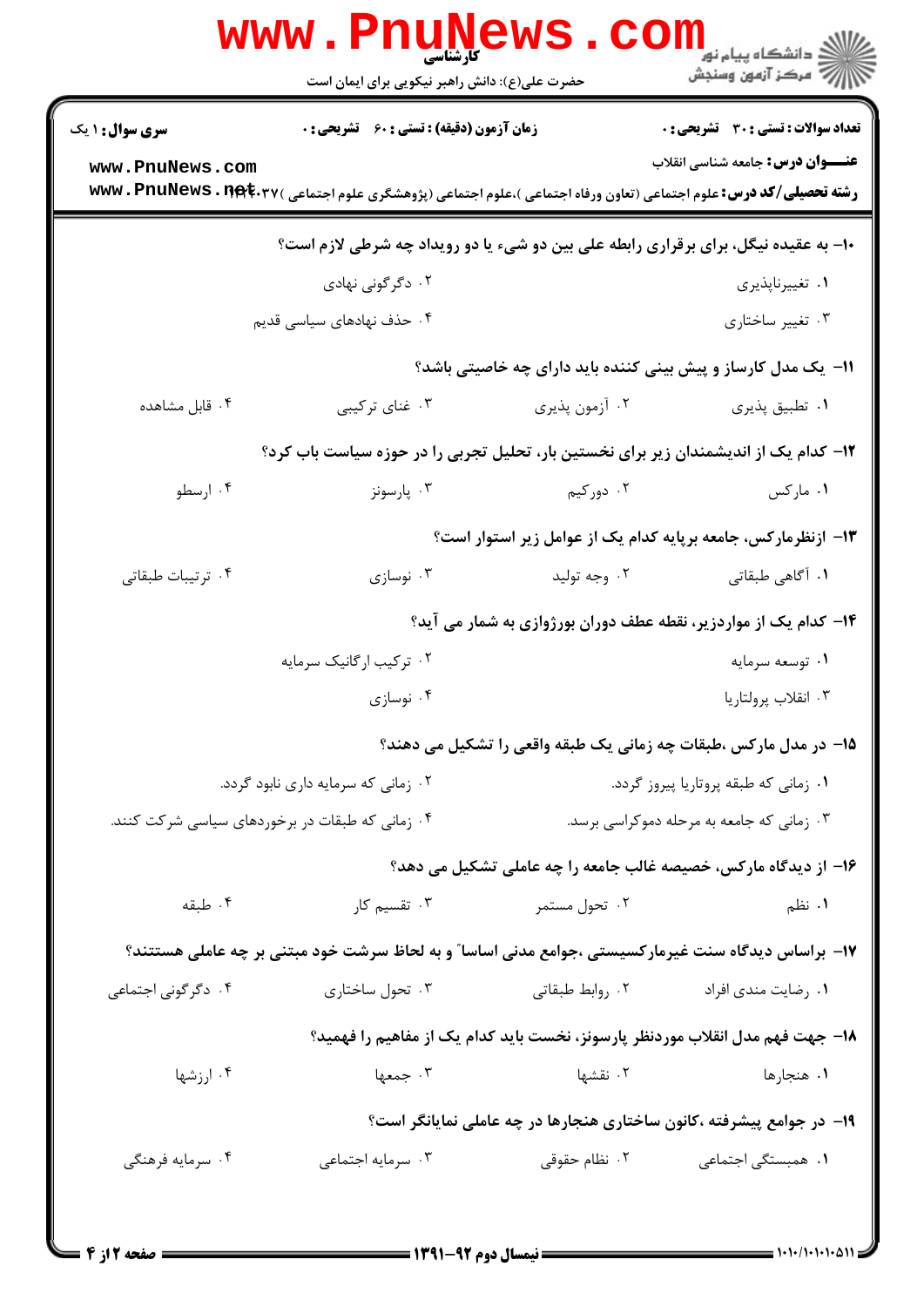|                                                                                         | WWW . PINUN<br><b>کارشناسی</b><br>حضرت علی(ع): دانش راهبر نیکویی برای ایمان است |                                                                                                                                    | الد دانشگاه پيام نور<br>ا∛هرکز آزمون وسنجش   |  |
|-----------------------------------------------------------------------------------------|---------------------------------------------------------------------------------|------------------------------------------------------------------------------------------------------------------------------------|----------------------------------------------|--|
| <b>سری سوال : ۱ یک</b>                                                                  | <b>زمان آزمون (دقیقه) : تستی : 60 گشریحی : 0</b>                                |                                                                                                                                    | <b>تعداد سوالات : تستی : 30 ٪ تشریحی : 0</b> |  |
| www.PnuNews.com                                                                         |                                                                                 | <b>رشته تحصیلی/کد درس:</b> علوم اجتماعی (تعاون ورفاه اجتماعی )،علوم اجتماعی (پژوهشگری علوم اجتماعی ) <b>www . PnuNews . 11 (#2</b> | <b>عنـــوان درس:</b> جامعه شناسی انقلاب      |  |
|                                                                                         |                                                                                 | +۲- برمبنای دیدگاه کارکردگرایان ، یک نظام اجتماعی خاص چه موقع دچار مشکل خواهد شد؟                                                  |                                              |  |
| ۰۲ ارزشهای مشترک نتوانند نهادینه شوند.<br>۰۱ ارزشها نتوانند تغييرات محيط را توجيه كنند. |                                                                                 |                                                                                                                                    |                                              |  |
| ۰۴ ارزشها نتوانند دارای سازمان یافتگی شوند.                                             |                                                                                 |                                                                                                                                    | ۰۳ قدرت ارتباطات اجتماعی کاهش یابد.          |  |
|                                                                                         |                                                                                 | <b>۲۱</b> – کدام یک از گروههای زیر در جامعه باید یا وضعیت بد کارکردی چندجانبه که زاده فشارهای واردآمده از سوی منابع تغییر          | است مقابله كنند؟                             |  |
| ۰۴ رهبران مذهبي                                                                         | ۰۳ نخبگان سیاسی                                                                 | ٠٢ صاحبان صنايع                                                                                                                    | ۰۱ توده مردم                                 |  |
|                                                                                         |                                                                                 | ۲۲- به عقیده جانسون مهمترین کار ویژه نظام ارزشی در یک جامعه چیست؟                                                                  |                                              |  |
| ۰۴ نظم اخلاقی                                                                           | ۰۳ مشروعيت                                                                      | ۰۲ ملیت گرایی                                                                                                                      | ٠١. مجاز ساختن زور                           |  |
|                                                                                         |                                                                                 | ۲۳– جنبش انقلابی توده ای را می توان محصول کدام عامل دانست؟                                                                         |                                              |  |
| ۰۴ دموکراسی                                                                             | ۰۳ تکثر گرایی فرهنگی                                                            | ۰۲ صنعتی شدن                                                                                                                       | ۰۱ نژادگرایی                                 |  |
|                                                                                         |                                                                                 | ۲۴- تبیین منطقی دموکراسی آمریکا با چه فلسفه ای، پذیرش گسترده ای یافته است؟                                                         |                                              |  |
| ۰۴ کثرت گرایی                                                                           | ۰۳ قومیت گرایی                                                                  | ۰۲ ثروت                                                                                                                            | ۰۱ قدرت                                      |  |
|                                                                                         |                                                                                 |                                                                                                                                    | ۲۵- جامعه توده وار چه زمانی شکل می گیرد؟     |  |
| ۰۲ گسترش اشراف سالاری                                                                   |                                                                                 | ۰۱ با فروپاشی وفاداری گروهی                                                                                                        |                                              |  |
| ۰۴ گسترش جنبش توده ای                                                                   |                                                                                 | ٠٣ تقويت احساسات ملت گرايانه                                                                                                       |                                              |  |
|                                                                                         |                                                                                 | ۲۶- به نظر تروتسکی، انسان حاشیه ای چه موقع ظاهر می شود؟                                                                            |                                              |  |
| ۰۲ تشکیل حکومت توتالیتر                                                                 |                                                                                 | ۰۱ با ظهور جنبش های انقلابی                                                                                                        |                                              |  |
| ۰۴ تبدیل یک رهبر اجتماعی به یک کاریزما                                                  |                                                                                 | ۰۳ تبدیل ستیز گروهی به یک مسئله شخصی                                                                                               |                                              |  |
|                                                                                         |                                                                                 | ۲۷– موضع آشکار نظریه پردازان جامعه توده وار چیست؟                                                                                  |                                              |  |
|                                                                                         |                                                                                 |                                                                                                                                    | ٠١ از بين رفتن طبقه بالا                     |  |
|                                                                                         |                                                                                 |                                                                                                                                    | ۰۲ ظهور نخبگان سیاسی                         |  |
|                                                                                         |                                                                                 |                                                                                                                                    | ۰۳ بی طبقه بودن و رهاشدگی                    |  |
|                                                                                         |                                                                                 | ۰۴ درهم شکسته شدن نظام طبقاتی به عنوان عامل از بین رفتن وفاداری سنتی                                                               |                                              |  |
|                                                                                         |                                                                                 |                                                                                                                                    |                                              |  |